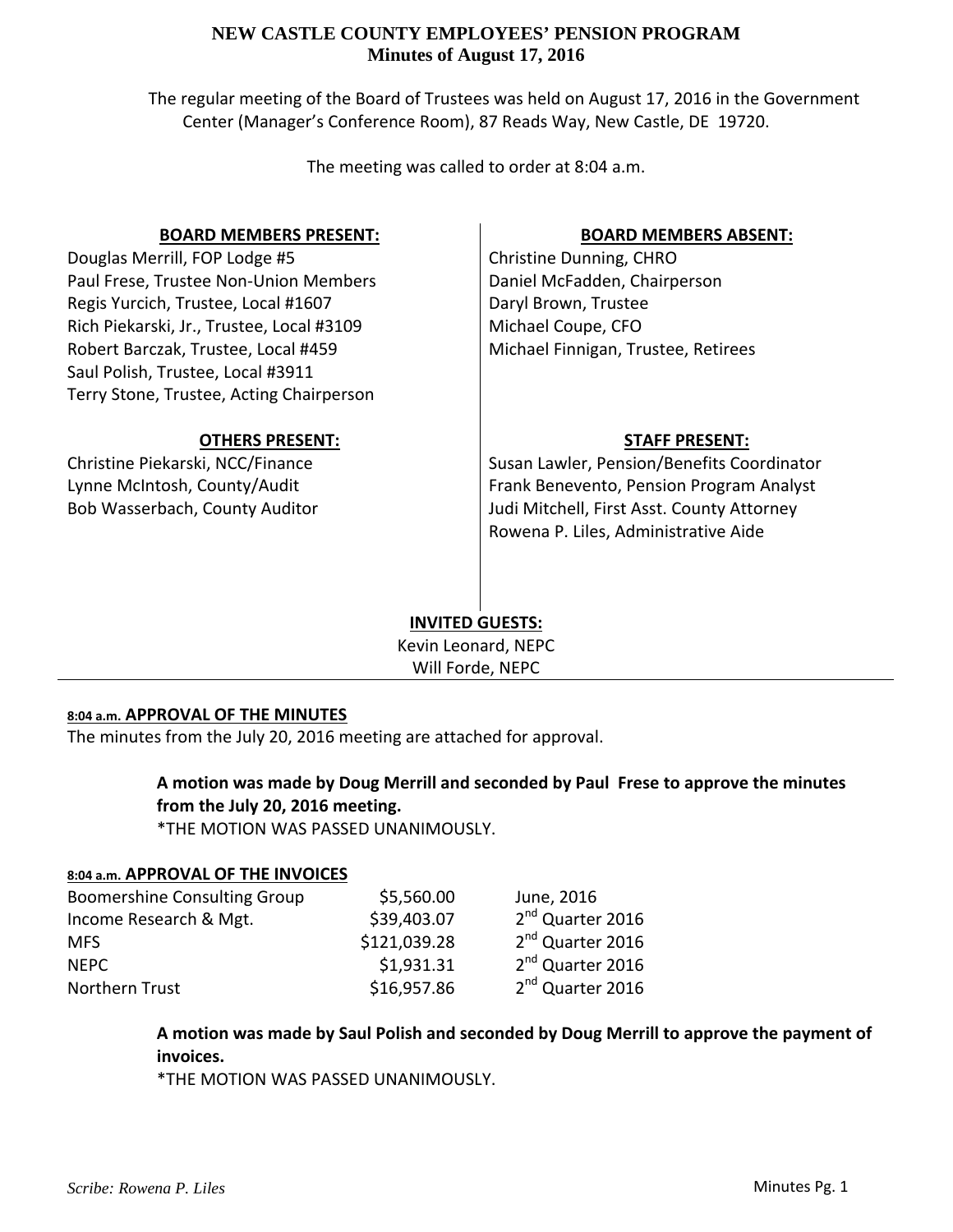# **NEW CASTLE COUNTY EMPLOYEES' PENSION PROGRAM Minutes of August 17, 2016**

#### **8:05 a.m. COORDINATOR'S REPORT by Susan Lawler**

 $\triangleright$  Gross Payroll and Employer Contributions for the month of July 31, 2016.

| 8:05 a.m. APPROVAL OF THE APPLICATIONS FOR BENEFITS     |             |               |  |
|---------------------------------------------------------|-------------|---------------|--|
| <b>Sharon Christie</b>                                  | \$1,177.27  | July 30, 2016 |  |
| 8:05 a.m. LUMP SUM BENEFITS                             |             |               |  |
| Christopher Tolmie<br>(Estate of Kenneth Shortess, Jr.) | \$25,244.50 | RetGen        |  |

# **A motion was made by Saul Polish and seconded by Doug Merrill to approve the service retirement and lump sum benefits.**

\*THE MOTION WAS PASSED UNANIMOUSLY.

Susan – *Just a comment on benefits going forward. We (the County) and the different bargaining units in the County are finalizing union contracts; which could result in retroactive payments to some employees* that have left. So we will be recalculating benefits, as applicable, for anybody that's been retired and was an active employee at the time that rates changed. We're using a one dollar a month threshold for recalculation; which means, if the recalculation results in your benefit changing by less than a dollar, we will not request a re-approval. Anything a dollar or more and we will be bringing that back to the Board for re*approval and making retroactive payments and changes in liability going forward.*

#### **8:06 a.m. OLD BUSINESS**

- Update (Judi Mitchell) *Boomershine Consulting Group contract was provided by the firm.* C*hanges* have been made so that it conforms with the RFP and the proposal that Boomershine submitted, as well as the comments he made when he was here presenting to you. I have not heard back from them on *whether the changes were acceptable. We are still in that process.*
- Update (Susan Lawler) *Pension Section staffing we are still working on that and it will remain tabled,* but perhaps we will ask Kevin and Will to talk about what they are here for and that would include *Blackrock and the Soft dollar/commission recapture program.*

*Terry – On the staffing, would that be one person. Susan – The addition of one.*

#### **8:09 a.m. OLD BUSINESS (Cont'd)**

 (Kevin Leonard & Will Forde) Commitment amount for Blackrock Strategic Income Group – *We will be* making a recommendation on how it can fit into the Fixed Income Portfolio and a dollar amount. The *target will be 6% with a \$27 million proposed allocation funded from Income Research & Management and Loomis Sayles.*

*This item will be tabled until next month.*

#### **8:11 a.m. NEW BUSINESS**

 $\triangleright$  Review the Preliminary Investment Performance "Flash" report for the period ending July 31, 2016 – (Kevin Leonard, NEPC).